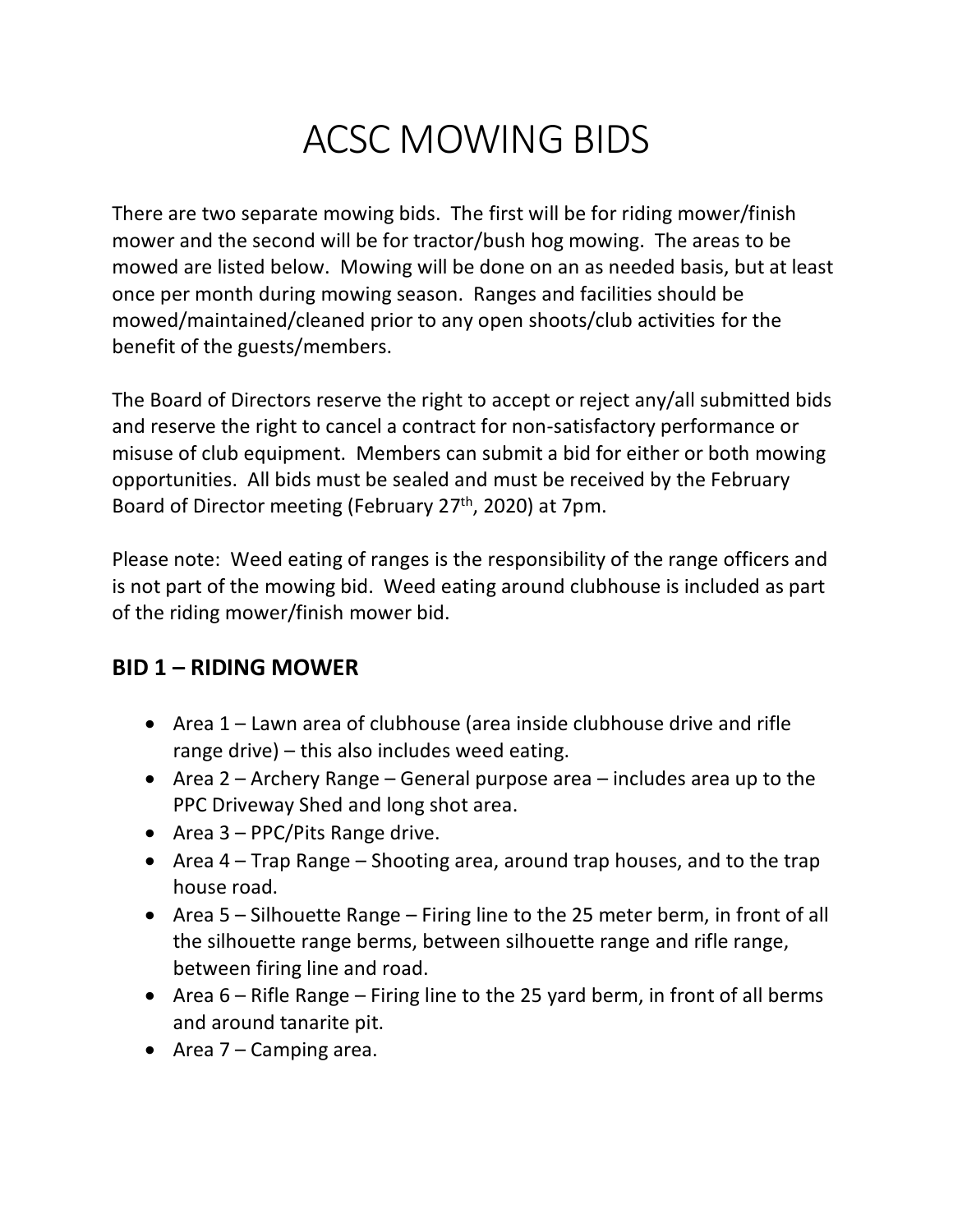## **BID 2 – TRACTOR/BUSH HOG MOWING**

- Area 1 Along both sides of driveway to the front gate.
- Area 2 Between Archery Range and main driveway and east to west from PPC/Archery road to the woods line.
- Area 3 Between equipment shed and main driveway north to south and between Archery/PPC range road and clubhouse drive east to west.
- Area 4 Between edge of the wood line near the big bore chickens (Silhouette) and the pond culvert, the main driveway and the parkway fence.
- Area 5 Rifle Range areas between berms (after 25 yard berm included in Riding Mower bid area) – does not include mowing berms.
- Area 6 Silhouette Range areas between berms (after 25 meter berm included in Riding Mower bid area) – does not include mowing berms.
- Area 7 Trap Range area in front of trap houses to wood line.

Please submit all pages of this document with a price for Bid 1, Bid 2 or both. Sign, date and complete requested information. Bids must be submitted to a current officer or director or can be submitted prior to the Board of Directors meeting in January or February.

#### **PLEASE BE SURE TO READ AND UNDERSTAND ALL REQUIREMENTS BEFORE SUBMITTING BID(S).**